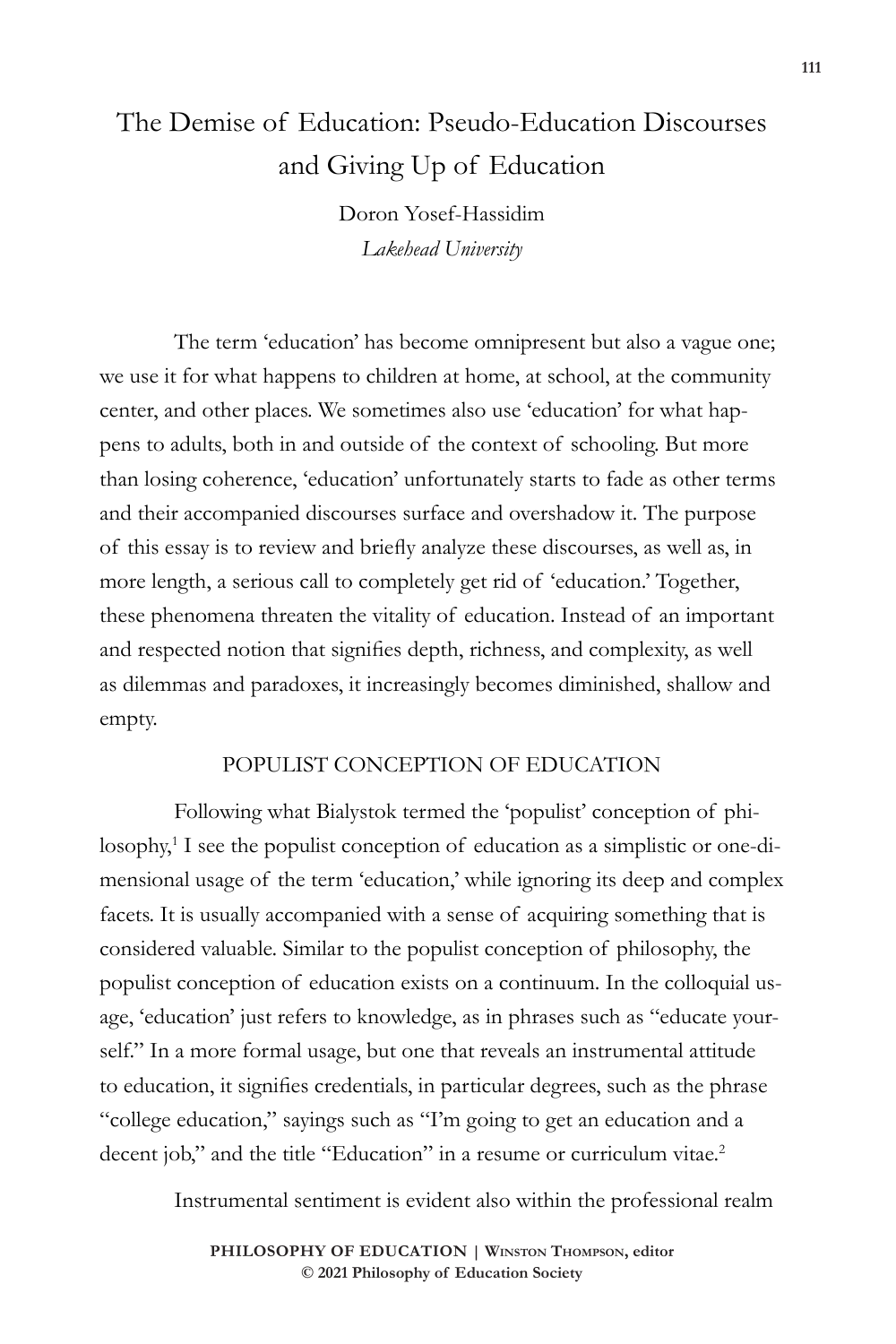of education itself, when education is a general term for having a job—in contrast to, say, a career—particularly teaching, especially in "teacher education." Such a low appreciation to education and an attitude to education mainly as a means is clear, for example, in the common practice to earn a teaching certificate as a 'backup,' just in case one does not manage to secure a 'better' professional or academic position. It suggests that (almost) everyone can teach.<sup>3</sup> In a less obvious manner, the job-related sense of education is revealed in the English-speaking world by associating the academic study of education particularly to teacher education, without a broader consideration of education as "a human event of communication, meaning making and interpretation."4

### LEARNIFICATION

A major indication of the demise of education is what Biesta terms 'learnification,' the focus on 'learners' and the 'language of learning' that governs educational discourse.<sup>5</sup> Biesta criticized the "tendency to replace a language of education with a language that only talks about education in terms of learning," since "language of learning makes it particularly difficult to grapple with questions of purpose—and also with questions of content and relationships."6 Biesta explained that one of the reasons for the new language of learning is "the erosion of the welfare state and the subsequent rise of neoliberal policies in which individuals are positioned as responsible for their own (lifelong) learning."7 He points to two problematic aspects of the new language of learning that indicate how learning is different from education. First, learning is basically an *individualistic* concept. It refers to what people, as individuals, do—even if it is couched in such notions as collaborative or cooperative learning. This stands in stark contrast to the concept of 'education' that always implies a *relationship*. 8 Secondly, unlike the normative character of education, learning "is basically a process term. It denotes processes and activities but is open—if not empty—with regard to content and direction."9 Thus, the notion of learning (and learners) blurs the social aspect in education as well as the normative aspect of education.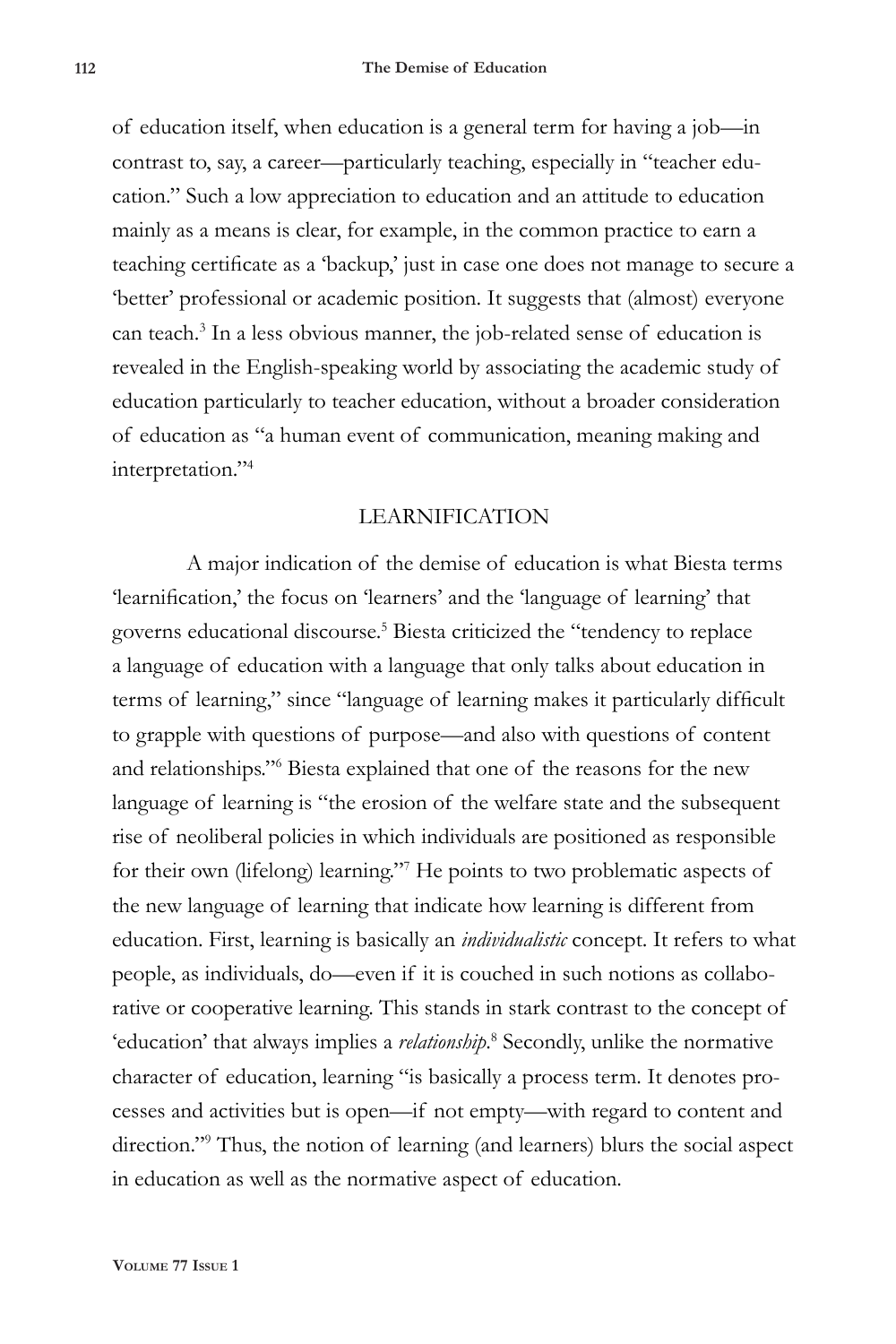Learnification is evident in multiple areas, and some anecdotal examples I have encountered might give a better sense of how deep this phenomenon is. Thus, it is common to see the label 'Early learner' on babies' books; The Ontario's Ministry of Education kindergarten curriculum states that the goal of the Kindergarten program is "…to establish a strong foundation for learning … [that sets] children on a path of lifelong learning and nurture competencies that they will need to thrive in the world of today and tomorrow;"10 a central multi-purpose building at Thompson Rivers University is called 'The Brown Family House of Learning;' and Wisconsin's state agency that advances public education is called 'The Department of Public Instruction' – the word 'education' is not even used. But perhaps the most prominent example for learnification is the rise of distance learning following Covid-19. It is not just that 'learning' is now emphasized and is used to characterize what is happening to students and between teachers and students through online and other alternative means; the major problem is even not that distance learning, in any age including higher education, does not work well.<sup>11</sup> While fundamental critical thinking about the goals of education has never earned the attention of educational practitioners, the major problem with distance learning is that now this discourse is pushed aside or completely ignored; the discourse is almost completely governed by notions of availability (who has computers, internet) and quality (bandwidth) of technology and meeting content-related objectives.

### CURRICULUM

From its (quite recent) inception, curriculum studies engaged with foundational questions about education, and curriculum theorists weighted on how these questions are intertwined with curricular matters.12 But beyond this, another demonstration for the demise of education is the prevalence not to say dominance and tyranny—of the structured curriculum as a major guidance for teaching. The structured curriculum of subject matters is developed from bodies of knowledge of particular disciplines. The curriculum, as a formal policy document that imposes or at least guides what to teach (in terms of courses and course content), reflects political struggles over ideol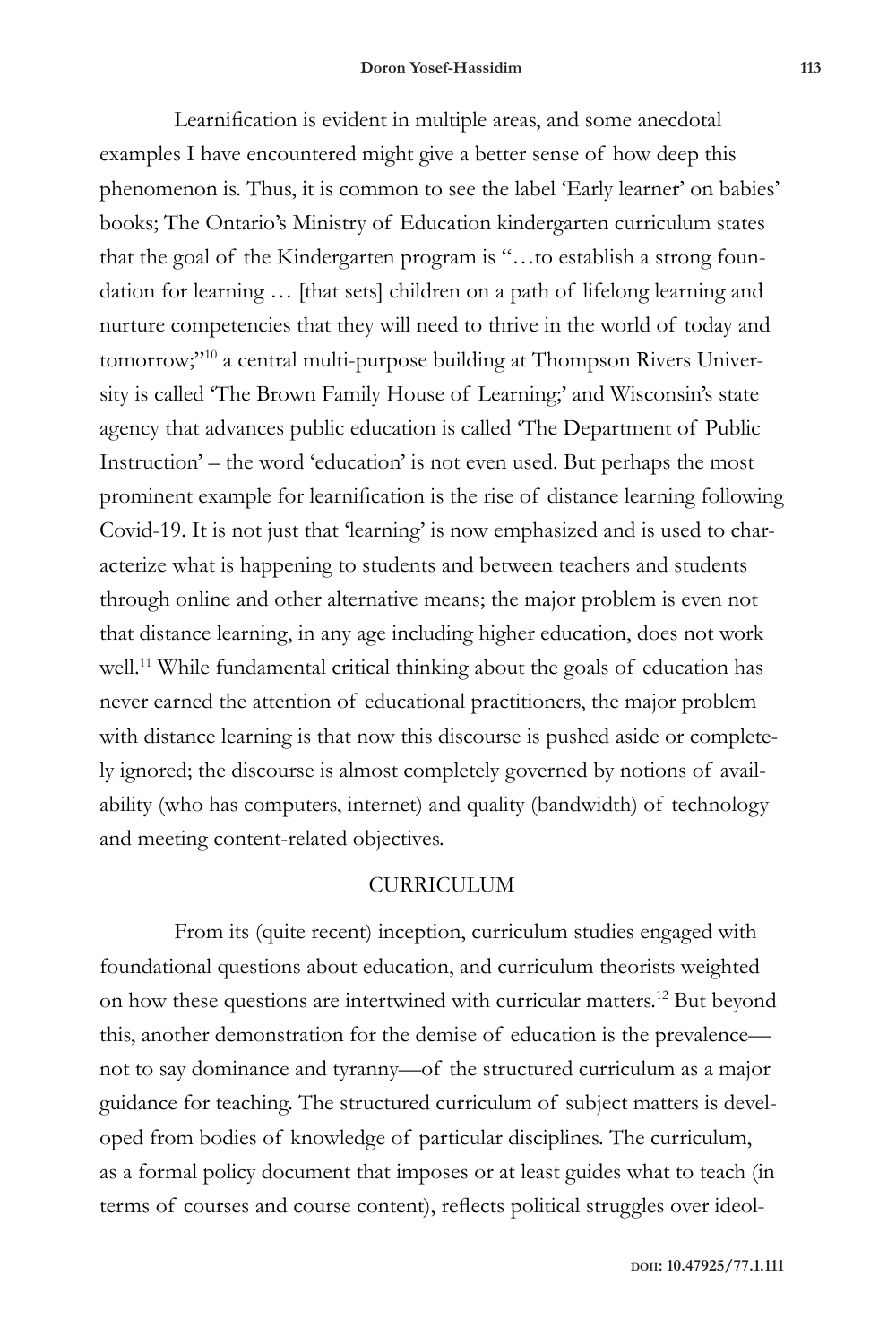ogies, values, and goals of education.13 In fact, the curriculum is *the* site for political struggle over education.14 As such, the curriculum, alongside teachers' commitment to follow it, is currently the major directive for content in schools (as such, it is also the main vehicle for conveying beliefs about being human).<sup>15</sup> This is especially true in light of neoliberal attacks on education and the attempts to design teacher proof curricula.16

The pedagogical emphasis (method courses that focus on how to teach) alongside the dwindling of foundational thinking in general and foundations courses in particular (such as philosophy of education) in teacher education programs is another sign for the dominance of the curriculum.<sup>17</sup> Another telling (although anecdotal) example is this statement on Western University's Curriculum Studies and Studies in Applied Linguistics webpage: "Curriculum studies is an established, but not uniform, discipline that has been identified as the first (and perhaps only) discipline to be birthed from education itself."18

But the centrality of the curriculum is also evident in its identification with or being synonym to 'education' in general, for example when a curriculum course overlaps with general foundational educational courses or replaces them altogether. Such convergence of curriculum with education is demonstrated in curriculum textbooks. Thus, one reader states:

# WHAT DO SCHOOLS TEACH, WHAT SHOULD

THEY TEACH, and who should decide? Is the primary aim of education to instill basic skills or foster critical thinking? Should education aim to mold future citizens, transmit national values, engender personal development, or inspire academic achievement? Must education have an aim? And what beliefs, values, or attitudes are learned from the way classrooms are?... These are some of the perennial questions around which curriculum scholars have organized theory, research, teaching, and program evaluation.<sup>19</sup>

This identification of curriculum with education, together with the political nature of the curriculum, suggests that the curriculum is a means for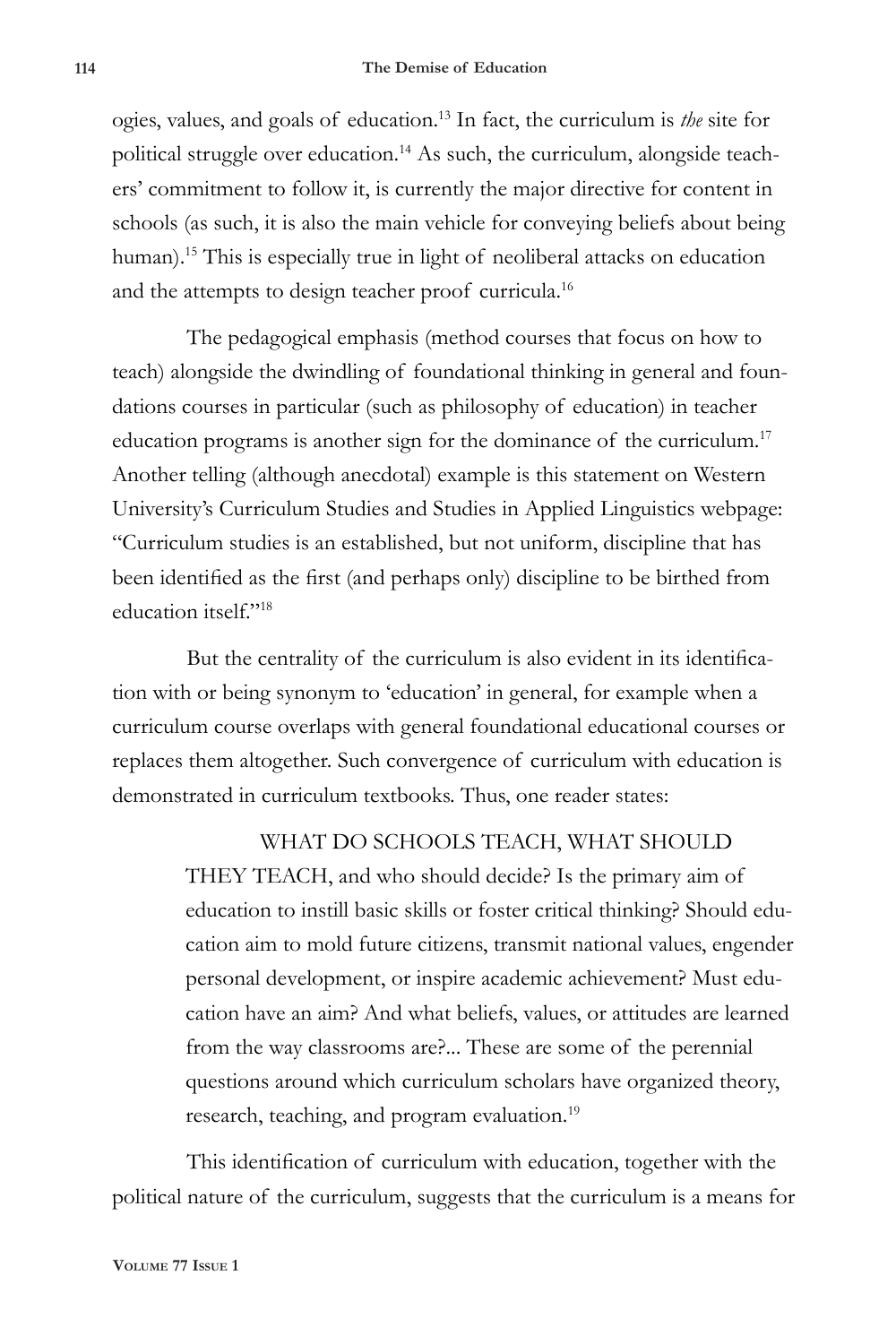and a signature of instrumentalization of education. As a result, the curriculum is also an obstacle for any non-instrumental perception of education, since it precludes (or at least significantly hinders) educational practitioners, researchers, and theorists to shape schooling according to what they consider as educational values and goals.

## REDUCTION OF AUTONOMY

The dominance of learning and curriculum over education as the guiding notions and practices in schools (but also outside schools) is demonstrated in the erosion of notions and ideals that are traditionally associated with education. This is perhaps most evident with regard to the ideal of autonomy. Throughout history, autonomy has been a hallmark of education. Autonomy is probably one of the most – if not *the* most – mentioned goal of education: educating individuals for autonomy, autonomy for students, and autonomy for teachers in schools are frequently discussed.<sup>20</sup> Winch defines autonomy as "the ability of individuals to choose and follow their own conception of a life that they deem to be suitable for themselves,"21 and Schouten cites Gutman that autonomy involves "living one's life according to one's own best lights because one judges this a good way to live."<sup>22</sup> Ryan and Powelson define autonomy in a psychological-motivational sense as "'self-rule,' i.e., regulating one's own behavior and experience and governing the initiation and direction of action."23 As Hayden and Harman note, "[w] hile by no means an exhaustive list, these examples, like most, do not conflict with the basic understanding that autonomy means self-governance, independence, and freedom, or even the power to determine what is valuable and worth incorporating into one's formation."24

But in today's schools, none of these meanings of autonomy is the sense of autonomy demonstrated by students or even the one significantly advocated for or encouraged by teachers. As most seasoned teachers know (and probably also every parent with school-aged children), what is left from the aforementioned characterizations of autonomy is a pale and shallow notion of independence in the form of self-doing; "I know how to do it" or "I did it all by myself, without anyone helping me" is the prevalent version of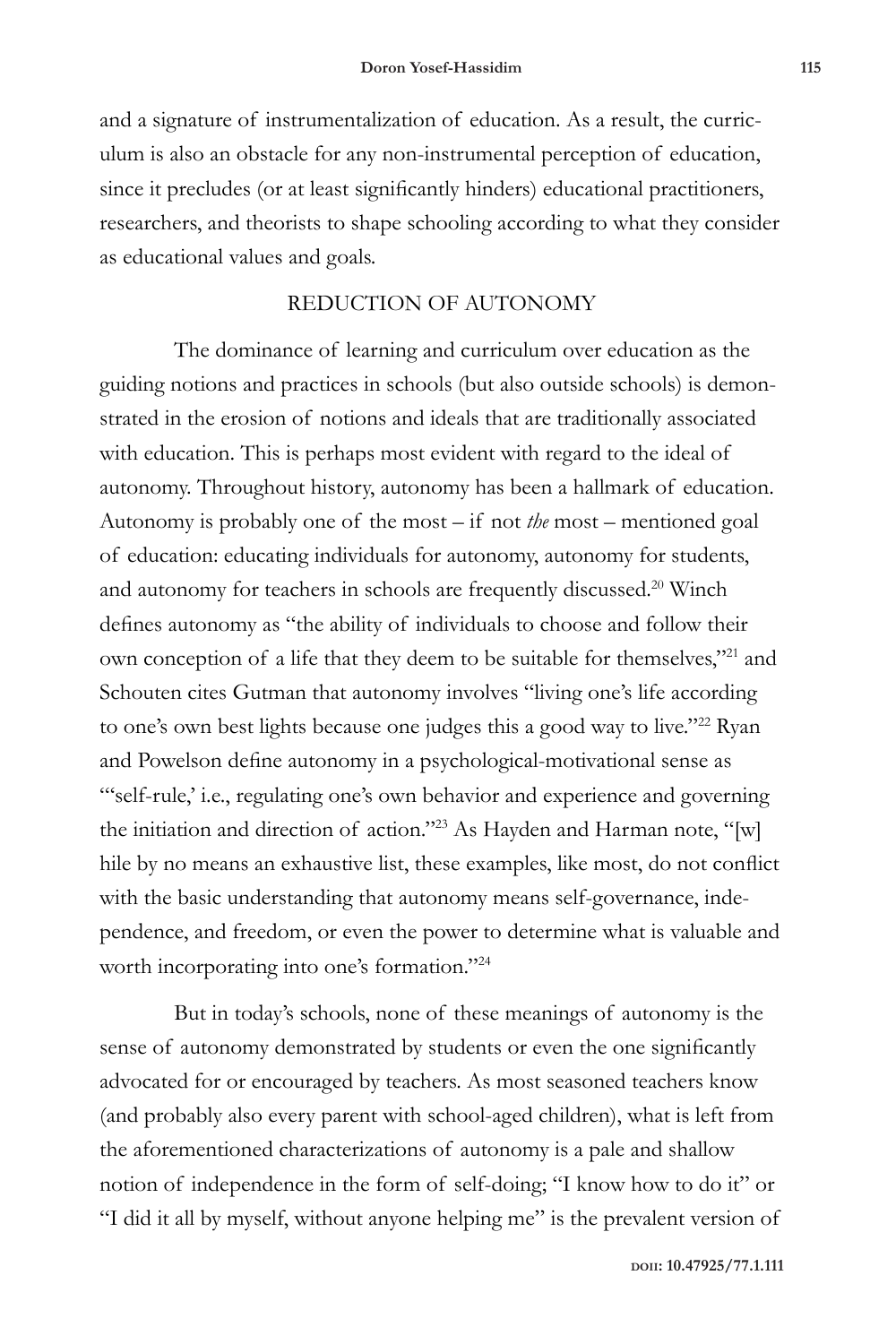autonomy dominating schools (and also homes). This aligns with the rooted notion of scaffolding and the descriptive approach for (or culture of) teaching where teachers first explain and illustrate to students a piece of knowledge or skill and eventually expect the students to reperform without any assistance.25 This educational reduction of the notion of autonomy does not happen in a vacuum, of course; it occurs within a culture of 'do it yourself' and i-devices that empowers individuals to handle the world 'by themselves,' that is, with the use of available means touted by neo-liberal capitalism but (allegedly) no consultation with other humans, a culture that nurtures a false sense of independence and, indeed, autonomy. Of course, such autonomy is empty from any serious self-governance or freedom, not to mention self-determination of what is valuable and worth incorporating into one's formation.

#### DISGUISE OF EDUCATION

It is tempting to think that those four discourses – the populist, learnification, curriculum, and the diminished version of autonomy – attempt to take over education, to replace a discourse and logic of education with some alternative discourses and logics. Learnification, for example, as Biesta characterizes it, implies a language of learning as an alternative to a language of education. However, I argue that these (and other) discourses, not just, and even not mainly, offer themselves as alternatives, but rather, to a significant degree, *disguise* themselves as education. That is, they do not necessarily seek to eradicate the notion of 'education' all together but wish to make modifications in what is considered education; of course, these modifications leave 'education' a reduced, diminished, and even empty notion, but it is still, arguably, 'education.' The logic behind this move – creating a pseudo-education instead of just getting rid of it – stems from the acknowledgment that 'education,' as an intellectual formative idea, still carries an immense historical, cultural, and social value that grants it respect, admiration, and even awe. So, rather than removing 'education' from the formative developmental sphere, these discourses prefer to exploit the reputation of education for their own interests by, at least to some extent, *pretending* to be

**Volume 77 Issue 1**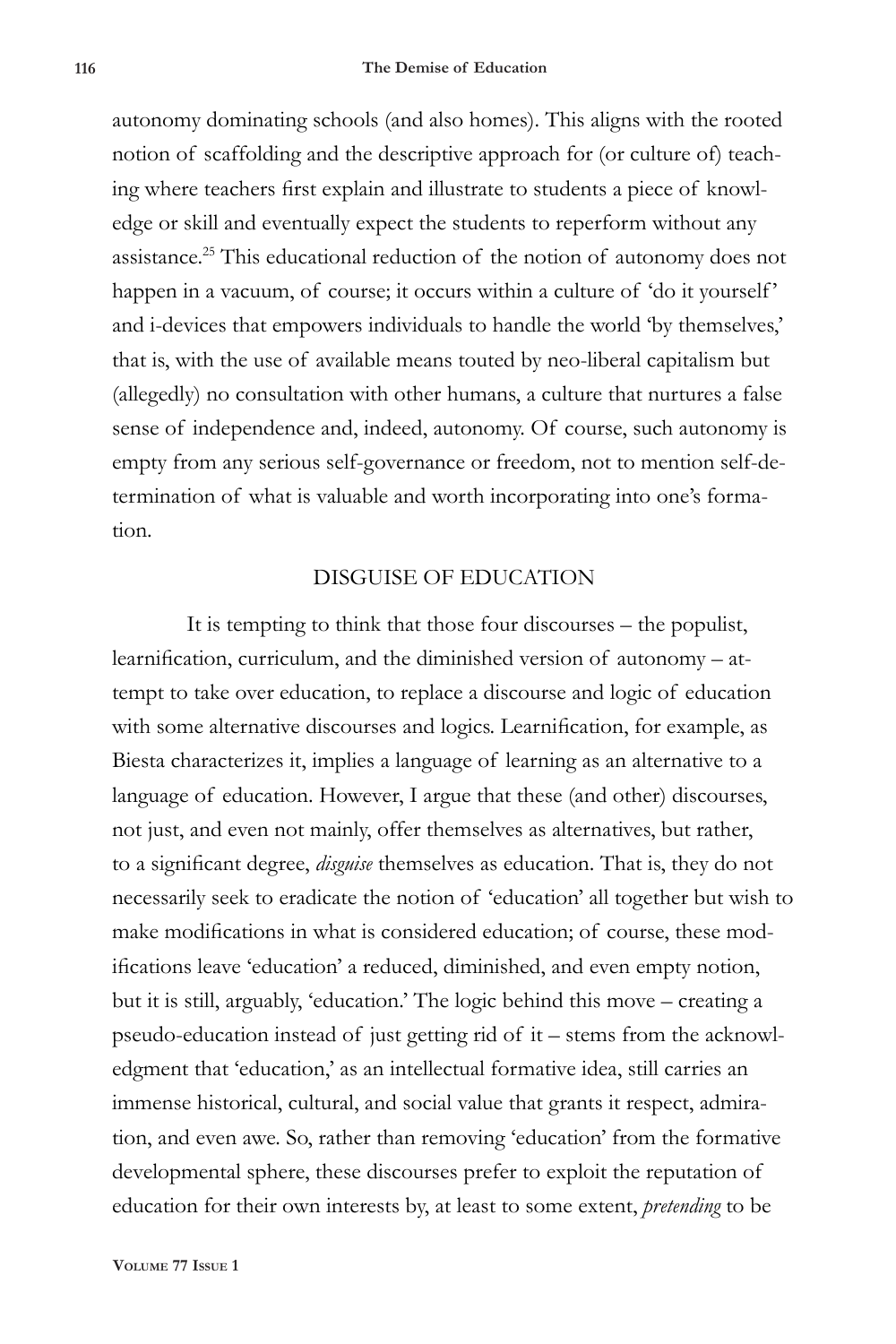education. Again, this posturing produces a shallow version of education, but it is enough for these discourses in order to present themselves as legitimate theoretical and practical frameworks. What they actually offer, though, is a completely different set of intellectual and ethical resources and means than the genuine, traditional education that has been discussed and developed over millennia.

## GIVING UP OF EDUCATION

The above demonstrations of exchanging 'education' with something else suggest the giving up of education as the central notion of forming the individual in schools. However, in critical educational literature, to explicitly argue against education is very rare; 'education' still enjoys some sanctity and as such is shielded from direct and overt attack. But not all critical voices in education are ready to keep the notion 'education.' One alternative is willing – and indeed calling – to entirely delete 'education.' Unlike the pseudo-education versions, this critique does not try to pretend to be education while acting differently; rather, it sees a false or deceptive worth in education and therefore gives it up, and without much regret. This voice is of S. Yizhar,<sup>26</sup> an Israeli renowned and award-winning author who also served in the Israeli parliament from 1949 to 1955, and, during the 1980s and 1990s, was a professor of education at the Hebrew University in Jerusalem. Izhar argues that the time has come to get rid of 'education,' a catching and tempting concept that misleads many people into the illusion that they have a real endeavor in their disposal, but in reality is nothing but a wish, superstition, even malicious abuse. As such, and unlike the pretentious attempts of the pseudo-education discourses, Yizhar seeks to present (what he considers) the honest view that speaks the harsh truth about education. While much of Yizhar's critique is not new and echoes ideas in the 'mainstream' scholarship, his conclusion is radical.

In his book *Farewell to Education*, Izhar admits that a claim "against education" sounds crazy, as presumably (and sarcastically) "what else left in the world to believe in if not education" and as education is "the most beautiful human effort to achieve always more from all 'mores' in the world,"27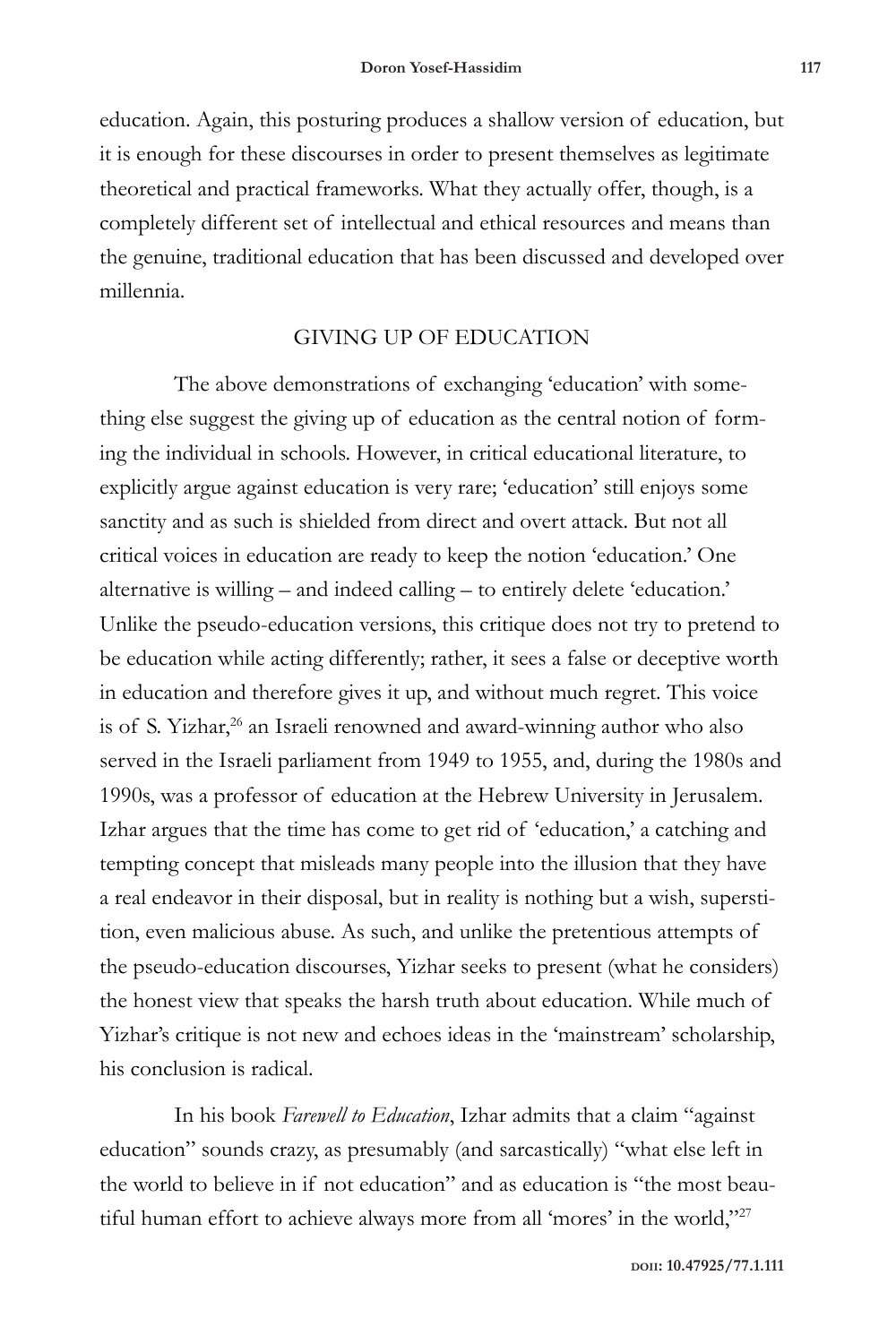including meaning to life, and as "what else there is in the world more this blessed mixture: children, ideals, future – and happiness"?28 He is well aware of the conception that education is a "beautiful dream," "to take and change this person and its world – for good. To take young human beings and shape their personalities – for good; to take young people and to lead them towards any good goal – to lead and also to reach." He is also aware of the perception that "who else but education knows this person, on the one hand, and society's goals, on the other – and knows to take in one hand the young and in the other hand the goals, and to bring them together for lovely fostering-walk?"29

However, Izhar quickly questions "whether all this is actually an empty thing? Or perhaps just a naive dream? And maybe self-deception? Or, perhaps, even cynicism, God forbid?"30 Against the dream he cites typical critiques such as "who is the one who set the goals for education" and "what really the educator knows, what know his dispatchers, on the future? What do they know about this child today, and what do they know about him how he will be in twenty years?."31 He also suggests critiques regarding the hidden curriculum, the fixed and bureaucratic nature of the education system, educationalization of social problems,<sup>32</sup> and evidence-based educational research, although not in these terms.

To stress the fantasy about education, Izhar likens education to the unicorn, both never seen:

…described to its details, and detailed details, known to everyone and everyone knows it, be in it and go back to it, write about it and read about it and hear about it and tested about it and learn and teach, and it has an honorable and taken for granted place in consciousness, and in institutions, and in universities, and in the distinguished encyclopedias, and in the distinguished dictionaries, and also in the government's offices and its institutions and in the state's signs, and where not. In short, education lives and exists, here and everywhere, and it endures, and it is a fact. But, who ever seen it?<sup>33</sup>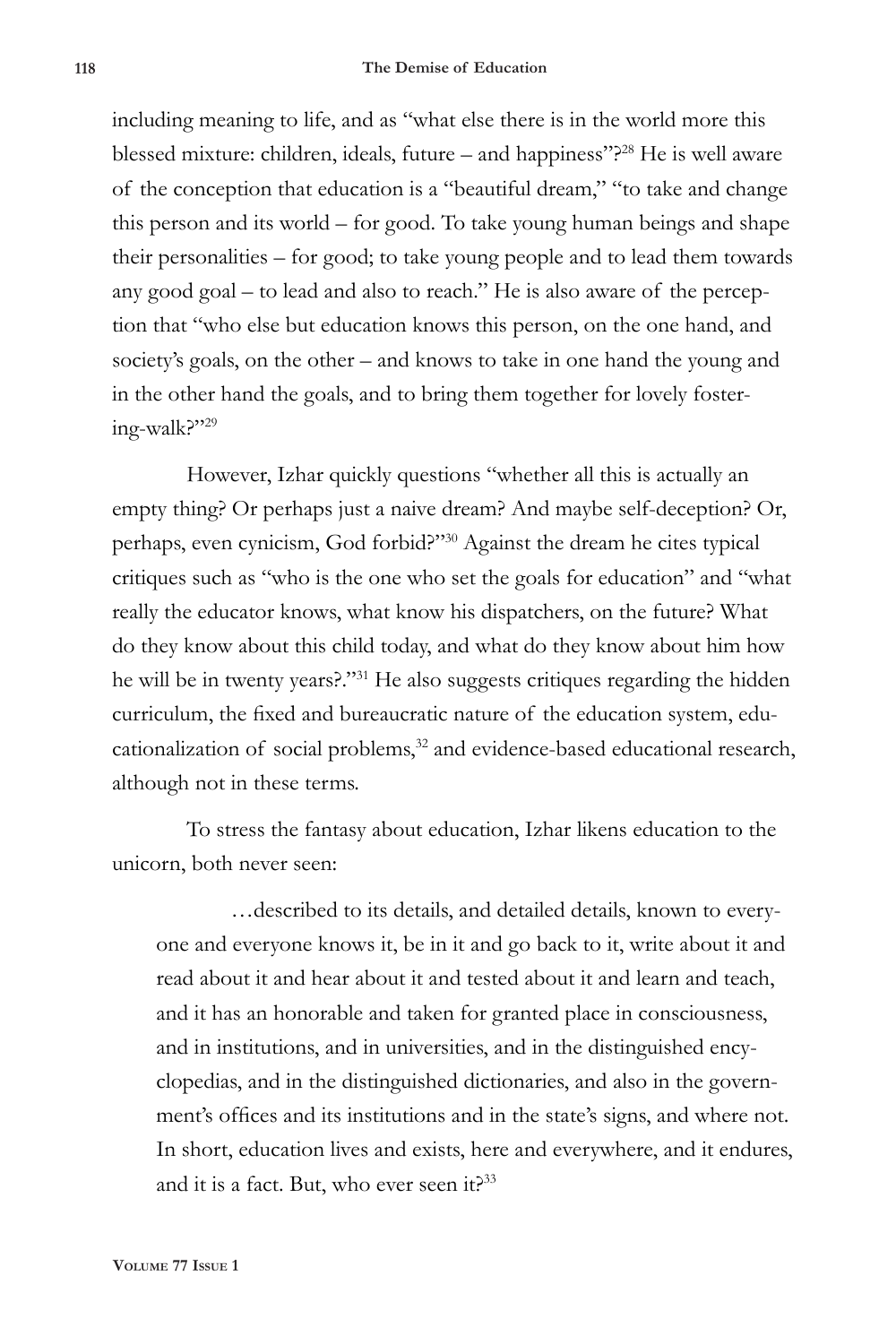Izhar launches a heavy attack against education and traditional theorizing of education. He contends that such theory is over utopian, saying that "Whatever the philosophy of education is, and whatever its selected values are – always they will be too tall statements to realize. And there is no person who intends to realize them: they are but to sound wonderful."34 He characterizes education as "a kind of tyranny,"35 "propaganda,"36 "a drawing-magnet to empty words" such that "you don't have a human field fuller empty and pompous words more than education,"<sup>37</sup> aiming for goals such as 'education to values,' 'moral education,' 'education for democracy,' and 'humanistic education.'38 Thus, "education is full of sacred cows."39 Nurturing, or seeding by education, is uncertain such that it is like "seeding on a windy day on a sandy ground: a bit sowed, a bit blows in the wind, some who knows, and even that which was sowed – who knows."40 Moreover, "education that knows and announces in advance what will be its outcomes – is not education anymore."41 Therefore, "everyone who says 'education', either is not sensitive to what he says, or already begins to lie and mislead. Knowingly and unknowingly."42

Izhar critiques what he sees as a one-way communication in education where "education is done only according to one volition, the volition of the educator."43 He examines an accepted definition of education: "Sum of the processes by which society seeks to transfer the power accumulated in its disposal and its goals to the next generation, for securing its continual existence and its growth."44 However, Izhar questions the existence of 'society' and its volition, as well as the way it decides about education. Instead of this common society-bound perception of education, he seeks to turn the tables and begins with the child; he calls for an equal adult-child dialogue that involves a compromise. Izhar claims that most dialogues in education are not as such but rather a show, a façade.<sup>45</sup> Thus, education is similar to "transferring governance from the aging ruler to the young ruler… handover of power" not "continuance of power."46

Instead of 'education,' Izhar urges us to use 'instruction' (or 'teaching') and 'learning.'47 While he is aware of the possibility of shallow teaching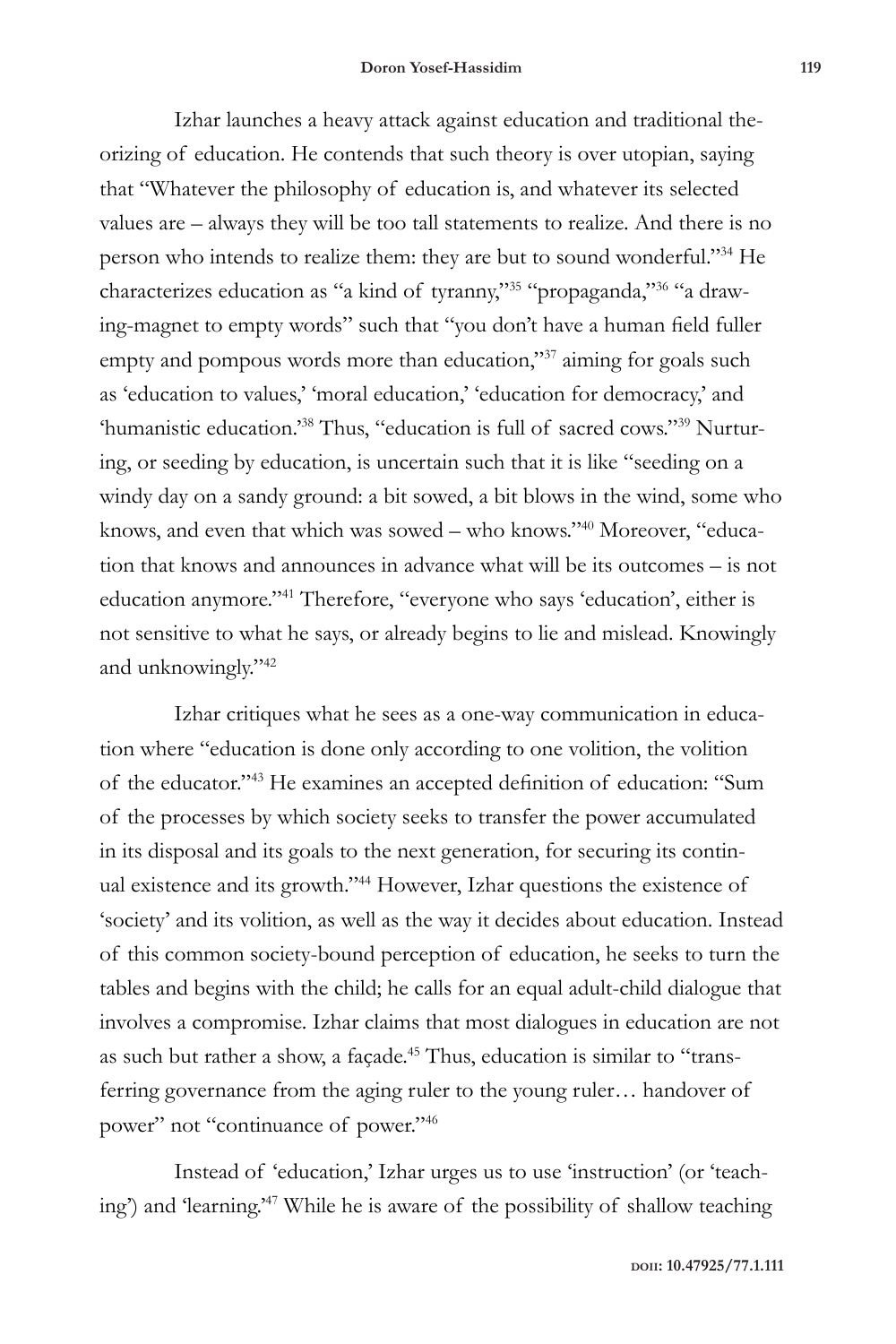and learning, he argues that instruction is "the one, solid, and real core of all education business" and explains the difference between instruction and education:48

> When you instruct – you sell a tool with a user manual. When you educate – you try (vainly) to penetrate the other's soul and pretend to bound for him his soul for the rest of his life… instruction does not go to and does not pretend to do but things that people know to do and can do. And among them… and above all, instruction does not bind, and does not try to penetrate without permission.49

But Izhar is well aware of the different prestige each word possesses. In a claim that resembles the one above regarding pseudo-education he says that "people treat instruction as a lower-level act comparing education, that every and each instructor seeks to be called: educator, no less."50 As a suggestion that recalls Wisconsin's Department, he proposes: "Try to alter the names of all institutions, organizations and methods – and instead the empty magic word 'education,' why won't them settle with the modest and simplest and truest and most real word and say: instruction, in the way that instead of 'Ministry of education and culture'51– would say… 'Ministry of instruction and knowledge'… and won't carry the name of education for vein?" Izhar has no illusions, though: "Never. Such change will be perceived as degradation, teasing, and blasphemy."52

Izhar's view is not immune to criticism, of course; he was critiqued, for example, that he throws out the baby with the bath water; in order to avoid problems with values in education, he prefers a simplistic solution of just completely eliminating education.<sup>53</sup> However, for our discussion here, I suggest not to dismiss his critique but to take it seriously, not in order to advance a removal of 'education' but to stress the worry that he does it not because of instrumental demands from education or attempts to exploit education, but rather because he was part of the educational academic world and ceased to believe (or perhaps never had a strong belief) in the foundational formative and transformative power of schooling. While Izhar's perception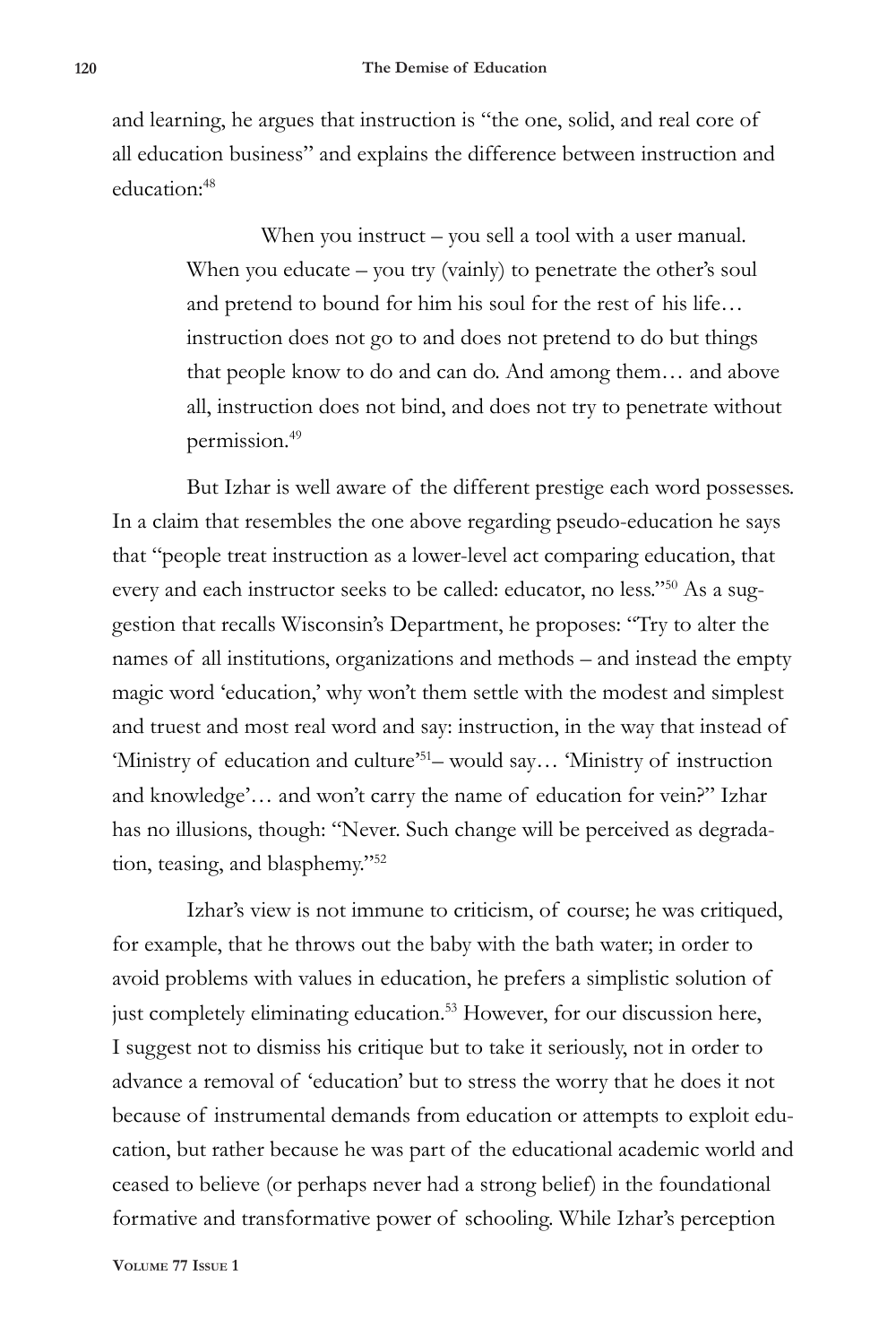of instruction and learning is a more humanistic version of the student-centered approach than the one manifested by neoliberal-oriented learnification, for example, my concern is that such abandonment of 'education' as a lofty formative notion with social and ethical aspirations, as expressed throughout the history of (institutional) education, trickles into the practice (and possibly also theory) of education and actually, inadvertently or not, reifies the instrumental approach to education. It is quite possible that such abandonment of 'education' is a major root cause for exchanging education with the pseudo-education discourses of learnification and curriculum.

While addressing this concern deserves separate attention, I suggest that a key step in saving education from vanishing – if we care about it and what it represents – is closer and *more effective* engagement of education professionals, especially teachers (and teacher students), with views on and programs for schooling offered in educational theory. This requires not only changes in teacher education and professional development programs, but probably also in the way we – educational theorists – offer and 'serve' our ideas. Otherwise, 'education' will thrive only in (scholarly) literature.

1 Lauren Bialystok, "Philosophy across the curriculum and the question of teacher capacity," *Journal of Philosophy of Education* 51, no. 4 (2017): 827-836.

2 The populist conception of education is demonstrated in different degrees and takes different forms in different languages, following different terms for 'education'.

3 The low enrollment requirements for teacher education programs allow and fuel this practice. This also relates to universities considering education programs, and especially teacher education, cash cows for the institution.

4 Gert Biesta, "On the two cultures of educational research, and how we might move ahead: Reconsidering the ontology, axiology and praxeology of education," *European Educational Research Journal* 14, no. 1 (2015): 12.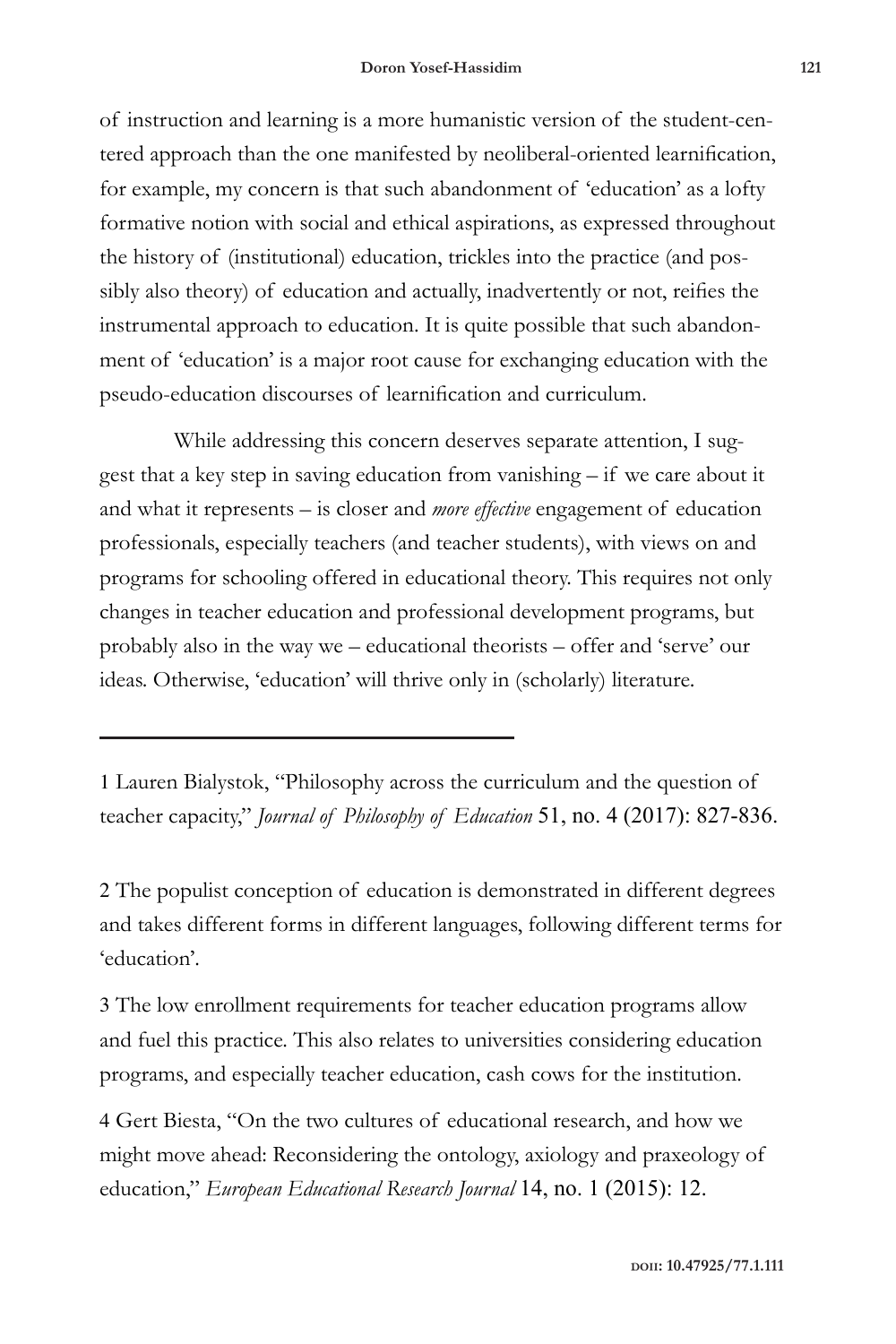5 Gert Biesta, *Good education in an age of measurement* (Boulder, CO: Paradigm Publishers, 2010).

6 Biesta, *Good education in an age of measurement,* 5.

7 Biesta, *Good education in an age of measurement,* 18.

8 Biesta, 18.

9 Biesta, 18.

10 "Introduction," *Ontario Kindergarten Program*. https://www.ontario.ca/document/kindergarten-program-2016/introduction.

11 An Israeli news report stated that distance (or 'from far') learning is far from being learning (it sounds better in Hebrew).

12 It is beyond the scope of this essay to show how the work of theorists such as Pinar, Bobbitt, and Tyler engage with foundational thinking about education. See also: Stefan Hopmann,"The curriculum as a standard of public education," *Studies in Philosophy and Education* 18, no. 1-2 (1999): 89-105.

13 Emery J. Hyslop-Margison and Alan M. Sears, *Neo-liberalism, globalization and human capital learning* (New York: Springer, 2006); Michael W. Apple. "Curriculum planning: Content, form, and the politics of accountability," *The Sage handbook of curriculum and instruction* (2008): 25-44.

14 Michael Apple, *Ideology and curriculum* (New York: Routledge, 2004).

15 This does not mean to dismiss or underestimate the hidden curriculum, as well as the fact that teachers and students mediate, reinterpret, and sometimes reject the curriculum.

16 Michael W. Apple, *Educating the "right" way: Markets, standards, God, and inequality* (New York: Taylor & Francis, 2006); Christine Sleeter, "Equity, democracy, and neoliberal assaults on teacher education," *Teaching and Teacher Education* 24, no. 8 (2008): 1947-1957; Bree Picower, "Resisting compliance: Learning to teach for social justice in a neoliberal context," *Teachers College Record* 113, no. 5 (2011): 1105-1134; Aaron M. Kuntz and John E. Petrovic, "The politics of survival in foundations of education: Borderlands, frames,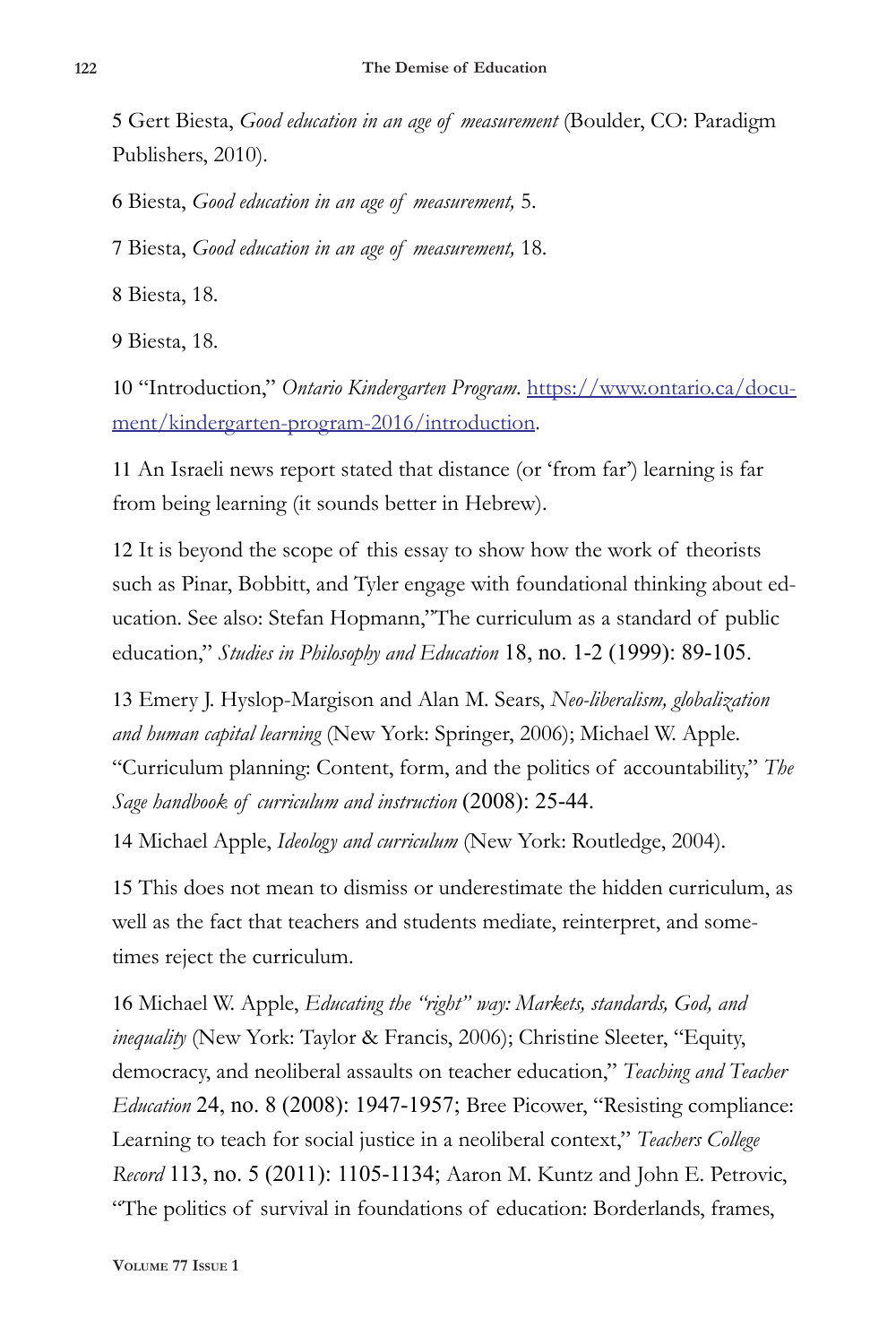and strategies," *Educational Studies* 47, no. 2 (2011): 174-197; See, for example: Bruce J. Biddle, Thomas L. Good, and Ivor Goodson, eds. *International Handbook of Teachers and Teaching* 3 (Berlin, Germany: Springer Science & Business Media, 2013).

17Theodore Michael Christou and Shawn Michael Bullock, eds. *Foundations in teacher education: A Canadian Perspective* (Canadian Association of Teacher Education, 2013).

18 https://www.edu.uwo.ca/faculty-profiles/cssal.html.

19 David J. Flinders and Stephen J. Thornton, *The Curriculum Studies Reader* (New York: Taylor and Francis, 2004): XI.

20 To mention only few: Theodor Adorno and Hellmut Becker, "Education for Autonomy," *Telos* 56 (1983): 103–10; Rebecca Taylor, "Education for Autonomy and Open-Mindedness in Diverse Societies," *Educational Philosophy and Theory* 49, no. 14 (2017): 1326–37; Gina Schouten, "Political Liberalism and Autonomy Education: Are Citizenship-Based Arguments Enough?" *Philosophical Studies* 175, no. 5 (2018): 1071–93. I am aware of and do not dismiss views against autonomy as an educational goal

21 Christopher Winch, *Education, Autonomy and Critical Thinking* (New York: Routledge, 2006), 1.

22 Gina Schouten, "Political liberalism and autonomy education: Are citizenship-based arguments enough?" *Philosophical Studies* 175 (2018):1071–1093. https://doi.org/10.1007/s11098-018-1071-1.

23 Richard M Ryan and Cynthia L Powelson, "Autonomy and Relatedness as Fundamental to Motivation and Education," *Journal of Experimental Education* 60, no. 1 (1991): 52.

24 Matthew J. Hayden and Wm. Gregory Harman, "Schooling's Relative Non-Autonomy: Technocratically Subordinated Schooling and De-sublimated Education," *Educational Theory* 70, no. 6 (2020) (forthcoming).

25 On Ranciere's critique of the logic of explanation, Biesta notes: "explanation – and particularly the attempt to explain what's really going on in anoth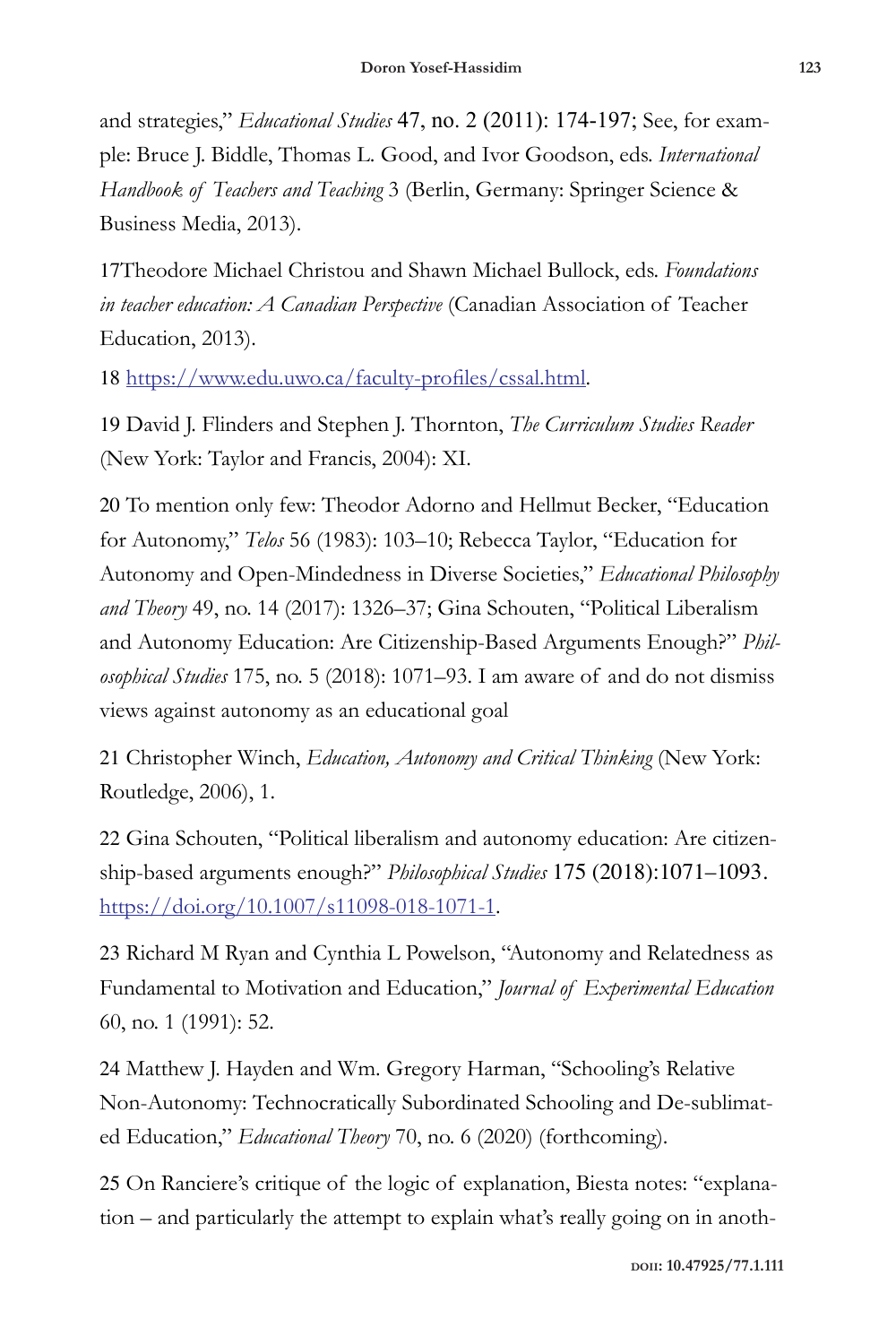er person's head or life – is not the way of emancipation." Gert Biesta, *The Rediscovery of Teaching* (New York: Taylor & Francis, 2017), 77.

26 S. Yizhar is the pen name of Yizhar Smilansky (1916-2006). I will follow the common practice and refer to him as 'Yizhar.'

27 Yizhar Smilansky, *Farewell to Education* (Tel Aviv: Zmora-Bitan, 1988), 9. (in Hebrew). All translations are mine.

28 Smilansky, *Farewell to Education,* 10.

29 This optimist view of education aligns, of course, with the traditional humanistic view of education.

30 Smilansky, *Farewell to Education,* 10.

31 Smilansky*,* 10.

32 See similar critiques in Paul Smeyers and Marc Depaepe, Eds., *Educational Research: The Educationalization of Social Problems* (New York: Springer Press, 2008).

33 Smilansky, *Farewell to Education*, 14.

34 Smilansky, *Farewell to Education,* 18.

35 Smilansky, *Farewell to Education* , 22.

36 Smilansky, *Farewell to Education* , 47.

37 Smilansky, *Farewell to Education* , 36.

38 cf. Hayden and Harman's analysis that education "either remains whole or is annihilated by operationalization applied to it." Hayden & Harman, "Schooling's Relative Non-Autonomy." Izhar is aware of and critically examines available theories of education, including Dewey's.

39 Smilansky, *Farewell to Education*, 41.

40 Smilansky, *Farewell to Education* , 43.

41 Smilansky, *Farewell to Education* , 59. For a similar critique see: Alasdair MacIntyre and Joseph Dunne, "Alasdair MacIntyre on education: in dialogue